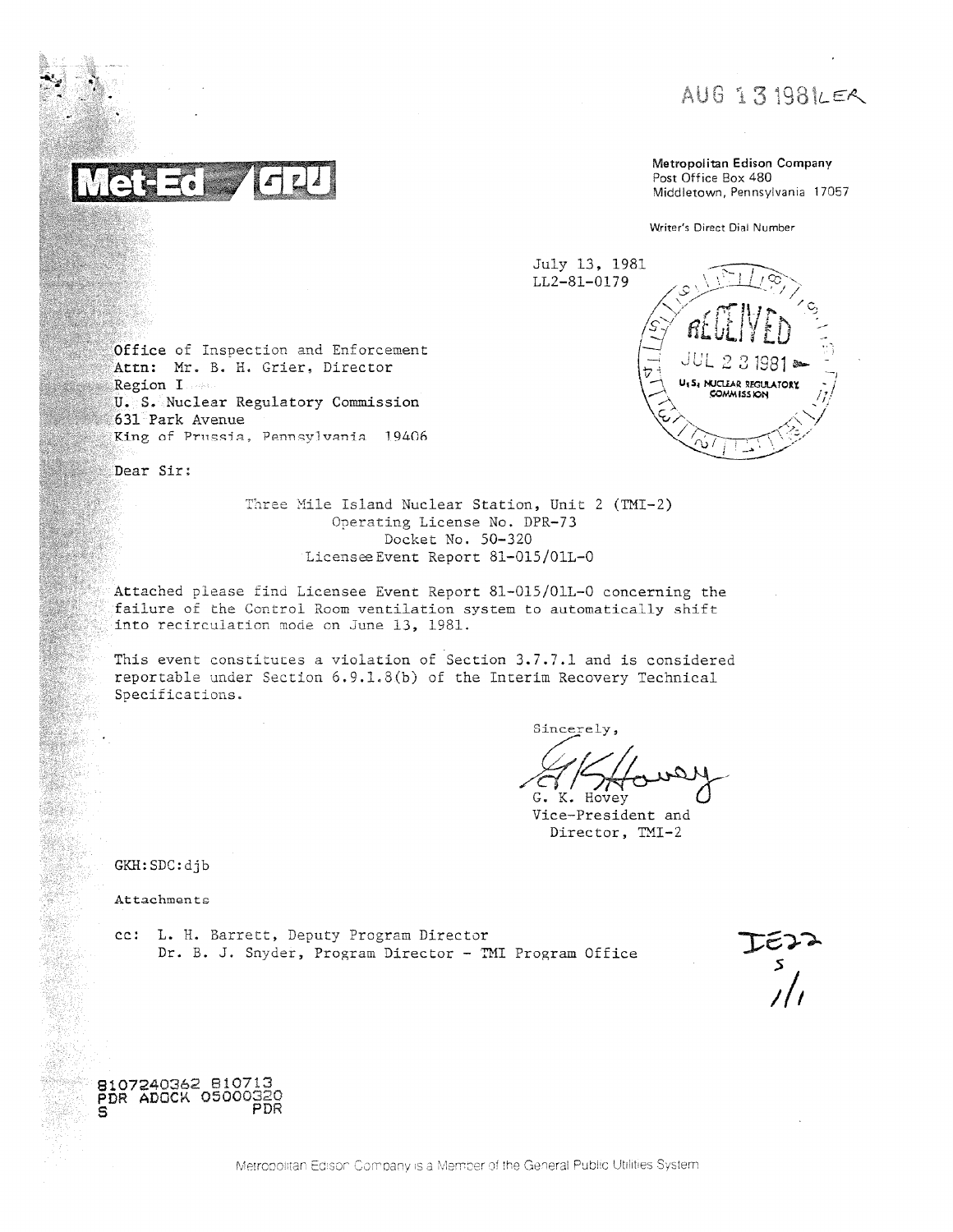| <b>NRC FORM 366</b><br>(7.77)                     |                                                                                  | LICENSEE EVENT REPORT                                                                       | U.S. NUCLEAR REGULATORY COMMISSION<br>Attachment 1             |                                 |
|---------------------------------------------------|----------------------------------------------------------------------------------|---------------------------------------------------------------------------------------------|----------------------------------------------------------------|---------------------------------|
|                                                   |                                                                                  |                                                                                             | LL2-81-0179<br>(PLEASE PRINT OR TYPE ALL REQUIRED INFORMATION) |                                 |
| CONTROL BLOCK:                                    |                                                                                  | $\begin{array}{c} \begin{array}{c} \begin{array}{c} \end{array} \\ \end{array} \end{array}$ |                                                                |                                 |
|                                                   |                                                                                  | $\overline{0}$<br> 0 0 0<br> 0 <br>0 <sup>1</sup><br>LICENSE NUMBER                         | 0(3)                                                           |                                 |
| <b>CON'T</b><br>REPORT<br>۰0۰<br>11.              | 0 0 0 0 3<br>$6^{\circ}$                                                         | 2 0(7) 0 6 1<br>$\begin{array}{c} \boxed{3} \end{array}$                                    | 8<br>(8)                                                       |                                 |
| SOURCE                                            | EVENT DESCRIPTION AND PROBABLE CONSEQUENCES (10)                                 | 68                                                                                          |                                                                |                                 |
| $0$   2                                           |                                                                                  | At 0330 hours on June 13, 1981, the Control Room Ventilation system failed to               |                                                                |                                 |
| $0 \mid 3$                                        |                                                                                  | automatically switch to recirculation mode upon receipt of the initiating signal            |                                                                |                                 |
| $\sqrt{0}$   4                                    | $from HP-R-220.$                                                                 | The signal was generated as a result of an atmospheric temperature                          |                                                                |                                 |
|                                                   |                                                                                  | inversion in the local environment. This event had no effect on the plant, its              |                                                                |                                 |
|                                                   | operation or the health and safety of the public.                                |                                                                                             |                                                                |                                 |
| 0   6                                             |                                                                                  |                                                                                             |                                                                |                                 |
| I 7.<br>$\mathbf{0}$                              |                                                                                  |                                                                                             |                                                                |                                 |
|                                                   | SYSTEM<br>CAUSE                                                                  | CAUSE                                                                                       | COMP.                                                          | ßО                              |
| 9                                                 | CODE<br>CODE<br>A                                                                | COMPONENT CODE<br>SUBCODE<br>B<br>(13)<br>ΚI                                                | VALVE<br><b>SUBCODE</b><br>SUBCODE<br>Ε<br>(16<br>Z            |                                 |
|                                                   |                                                                                  | 12<br>SEQUENTIAL                                                                            | OCCURRENCE<br><b>REFORT</b>                                    | REVISION                        |
| LER/RO<br>17<br>REPORT<br>NUMBER                  | <b>EVENT YEAR</b><br>S.                                                          | REPORT NO.<br>5.                                                                            | CODE<br><b>TYPE</b>                                            | NO.<br>0                        |
| ACTION FUTURE<br>TAKEN                            | SHUTDOWN<br>EFFECT<br>ON PLANT<br>METHOD<br><b>ACTION</b>                        | 26<br>ATTACHMENT<br>SUBMITTED<br>HOUNS(22)                                                  | 30<br>NPRD-4<br>PRIME COMP.<br>FORM SUB.<br><b>SUPPLIER</b>    | 32<br>COMPONENT<br>MANUFACTURER |
| [18]                                              | Ζļ<br>(21)                                                                       | -0<br>$\Theta$<br>0 I<br>70                                                                 | $^{(\mathrm{23})}$<br>(25                                      |                                 |
| 0                                                 | CAUSE DESCRIPTION AND CORRECTIVE ACTIONS (27)                                    | The lead I & C Foreman failed to return the radiation monitor interlocks to normal          |                                                                |                                 |
| 1   1                                             |                                                                                  | upon completion of the calibration as required by the procedure.                            |                                                                | The ventilation                 |
| Singer,                                           |                                                                                  | system was immediately switched into the recirculation mode manually. The foreman           |                                                                |                                 |
| $1 \mid 2$                                        |                                                                                  | was counselled on the necessity of following procedures fully.                              |                                                                |                                 |
| $1 \mid 3$                                        |                                                                                  |                                                                                             |                                                                |                                 |
| $1$   4<br>9<br>8<br>7                            |                                                                                  | METHOD OF                                                                                   |                                                                | 80                              |
| FACILITY<br><b>STATUS</b><br>$X \mid (28)$<br>5   | % POWER<br>OTHER STATUS<br>$\overline{O}$<br>$0\sqrt{29}$<br>01<br>Recovery Mode | (30)<br>DISCOVERY<br>A<br>l(31)                                                             | DISCOVERY DESCRIPTION (32)<br>Operator Observation             |                                 |
| <b>ACTIVITY</b>                                   | 12<br>10<br>13<br>CONTENT<br>AMOUNT OF ACTIVITY (35)                             | $4-4$<br>45                                                                                 | LOCATION OF RELEASE (36)                                       | 8U                              |
| RELEASED OF RELEASE<br>ZI<br>33<br>6.             | N/A<br>Z<br>(34<br>10                                                            | 45                                                                                          | N/A                                                            |                                 |
| 8<br>9<br>NUMBER.                                 | PERSONNEL EXPOSURES<br>DESCRIPTION (39)<br>TYPE                                  | 44                                                                                          |                                                                | 80                              |
| $\overline{0}$<br>ŧθ<br>7<br>8<br>9               | $(37)$   Z<br>(38)<br>0.<br>13<br>11 12<br>PERSONNEL INJURIES                    | N/A                                                                                         |                                                                | 80                              |
| NUMBER<br>ΟI<br>-0 I<br>8<br>л.                   | $p_{ESCRIPTION}(41)$<br>$0\frac{1}{40}$                                          | N/A                                                                                         |                                                                |                                 |
| 9<br>-7.                                          | 12<br>11<br>LOSS OF OR DAMAGE TO FACILITY (43)                                   |                                                                                             |                                                                | 80                              |
| TYPE<br>21(42)<br>9                               | <b>DESCRIPTION</b>                                                               | N/A                                                                                         |                                                                |                                 |
| 10<br>7<br>9<br><b>PUBLICITY</b><br><b>ISSUED</b> | DESCRIPTION (45)                                                                 | 8107240408 810713<br>PDR ADOCK 05000320                                                     |                                                                | 80<br>NRC USE ONLY              |
| N(44)<br>$\mathbf{O}$<br>8<br>- 9<br>10           |                                                                                  | $N/\ell$ S                                                                                  | PDR<br>68 69                                                   | $80 \cdot 5$                    |
|                                                   | ALABAM                                                                           | Steven D. Chaplin                                                                           | $(717)$ 948-8461<br>PHONE-                                     |                                 |